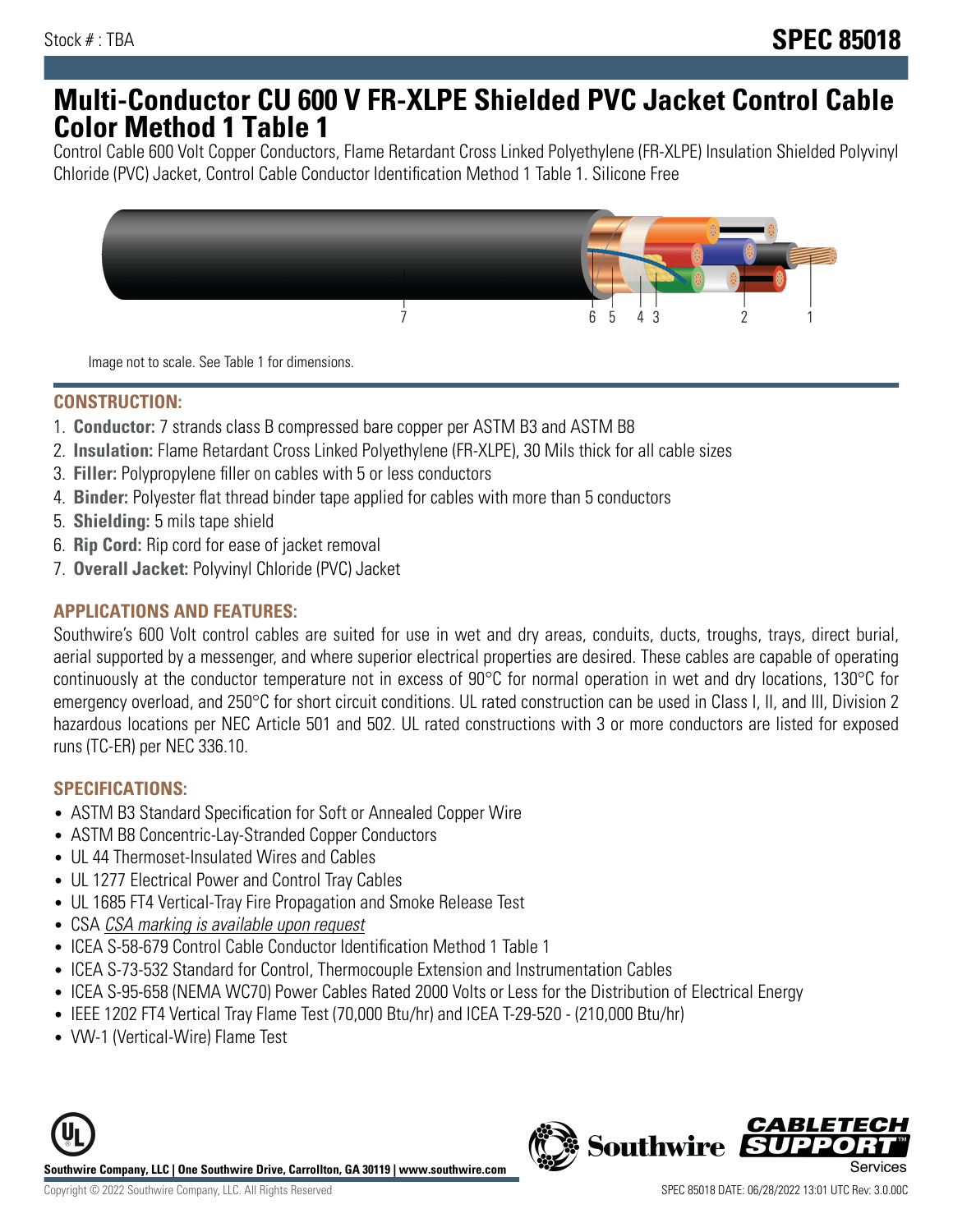## **SAMPLE PRINT LEGEND:**

#### UL Listed

SOUTHWIRE E75755 {UL} XX AWG X/C FR-XLPE CDRS 90C PVC JKT TYPE TC-ER SHIELDED 600V SUN. RES. DIRECT BURIAL YEAR {SEQUENTIAL FOOTAGE MARKS} SEQ FEET

#### Non UL Listed

SOUTHWIRE XX AWG X/C FR-XLPE CDRS SHIELDED 90C PVC JACKET SUNLIGHT RESISTANT 600V {YYYY} {SEQUENTIAL FOOTAGE MARKS} SEQ FEET